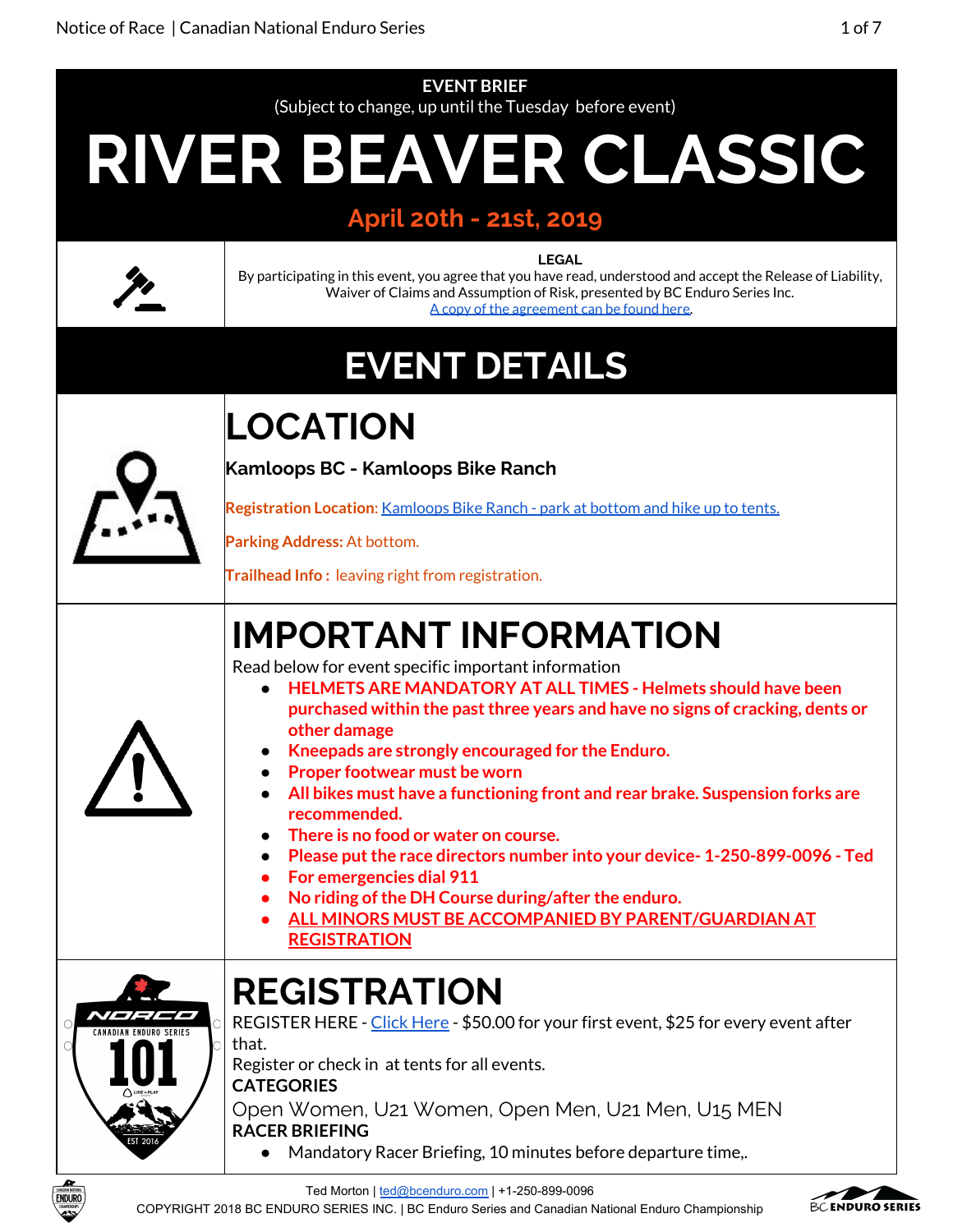|                | <b>WEEKEND SCHEDULE</b>                                               |                                                                                                                                 |
|----------------|-----------------------------------------------------------------------|---------------------------------------------------------------------------------------------------------------------------------|
|                |                                                                       | Saturday, April 20th - FUNDURO SCHEDULE                                                                                         |
| 8:00am         | Volunteer Meeting/Setup                                               | No Racers                                                                                                                       |
| 8:30am         | Day-Of Registration                                                   |                                                                                                                                 |
| 9:00am-9:30am  | All Racer Registration                                                | Plate/Timing Tag Pickup                                                                                                         |
| 9:30am         | Racer Briefing                                                        | Mandatory for all racers                                                                                                        |
| $9:45$ am      | All racers depart                                                     | Self-Seeding at stages, fastest riders first. Be Kind                                                                           |
| 9:45am-12:30pm | <b>RACING</b>                                                         |                                                                                                                                 |
| 12:30pm        | <b>Course Closed</b>                                                  |                                                                                                                                 |
| 12:45pm        | Timing Tag Hand In CLOSED                                             | Tags not returned by 12:45 are subject to a late fee<br>Lost tags are \$100 CAD<br>Tags returned after 12:45pm are disqualified |
| 1:00pm         | Results/Awards                                                        |                                                                                                                                 |
| 11:00 am       | <b>DEMOS</b>                                                          | Demos with Specialized, Giant, Kona, and Santa<br>Cruz bikes! Also some fun ride with the pros time.                            |
|                |                                                                       | Saturday, April 20th - DUAL SLALOM, PUMP TRACK, FOOD and BEER                                                                   |
| 3:00pm         | Dual Slalom Practice Begins                                           | Register at tents                                                                                                               |
| 5:00pm         | Dual Slalom Race Begins                                               | Seeding/Qualifying and Racing begins                                                                                            |
| 6:00pm         | Dakine Pump Track<br>Challenge begins<br>Red Collar Beer Garden Opens | Under the lights!                                                                                                               |
|                | Happy Camper Food Truck Opens                                         |                                                                                                                                 |
|                |                                                                       | Sunday, April 21st - DOWNHILL RACE                                                                                              |
| 9:00am         | DH Race Sign-In                                                       | Near Dirt Jumps/Look for Tents                                                                                                  |
| 9:00am         | <b>DH Practice Begins</b>                                             | See bottom of ranch for shuttles etc.                                                                                           |
| 12:00pm        | <b>DH Race Begins</b>                                                 | Check start board at bottom and top of ranch.                                                                                   |
|                | *Timing Tags not handed in by 12:45pm are disqualified immediately.   |                                                                                                                                 |



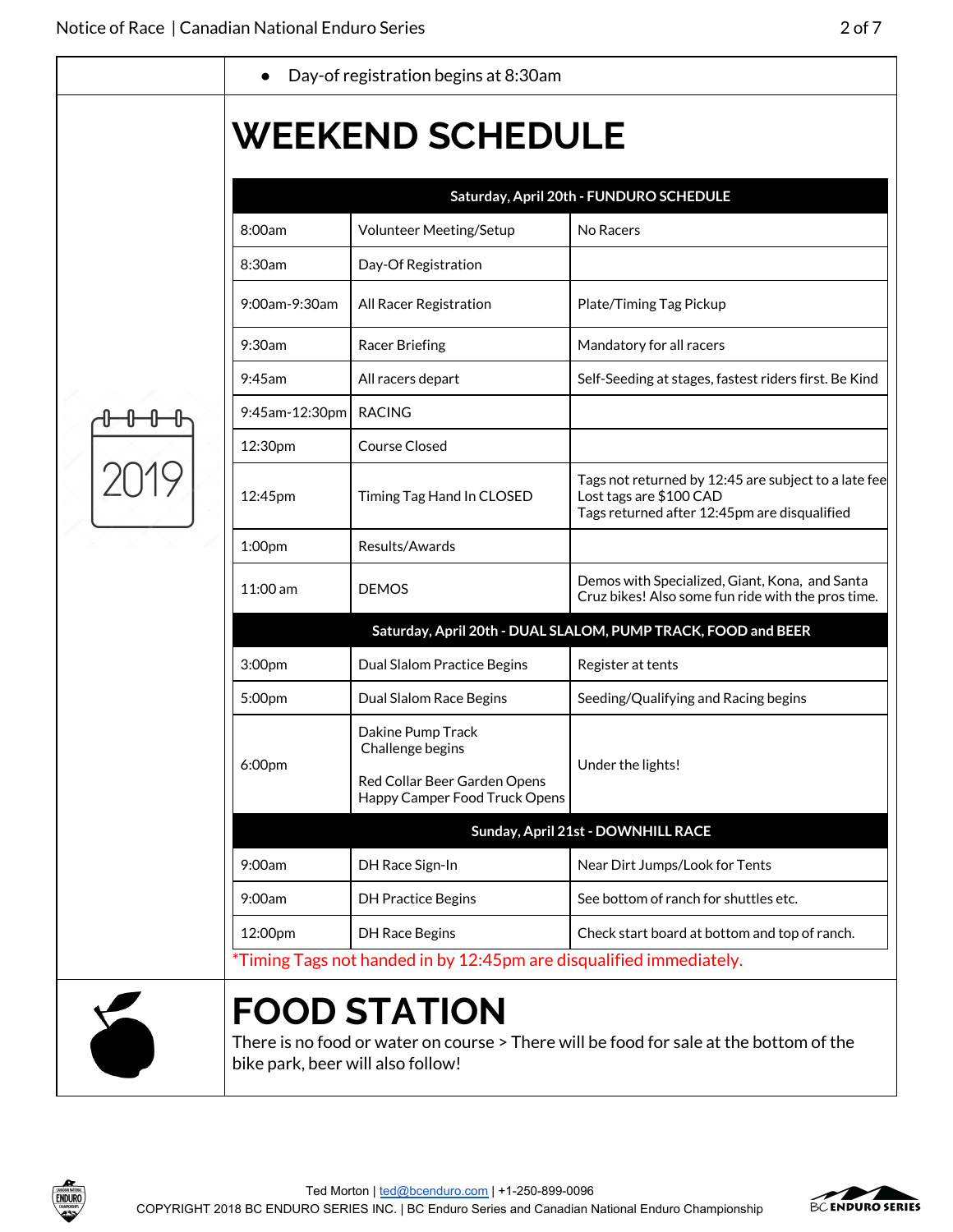| <b>ACCOMMODATION</b><br>Please do not camp in the parking lot. The best accommodations can be found by<br>connecting with our friends at <b>Tourism Kamloops</b>                                                                                                                                                                |
|---------------------------------------------------------------------------------------------------------------------------------------------------------------------------------------------------------------------------------------------------------------------------------------------------------------------------------|
| APRES/PARTYING<br><b>SATURDAY</b><br>• Pump Track Party Starts at 3:00pm<br>Beer Garden is open in the jump corral at 3:00pm with beer from Red Collar<br><b>Brewing</b><br>• Eats Amore will be on site in the evening for your meal needs<br>Bring Cash for Food and Beer<br>$\circ$<br>*No post race meal or drink provided. |

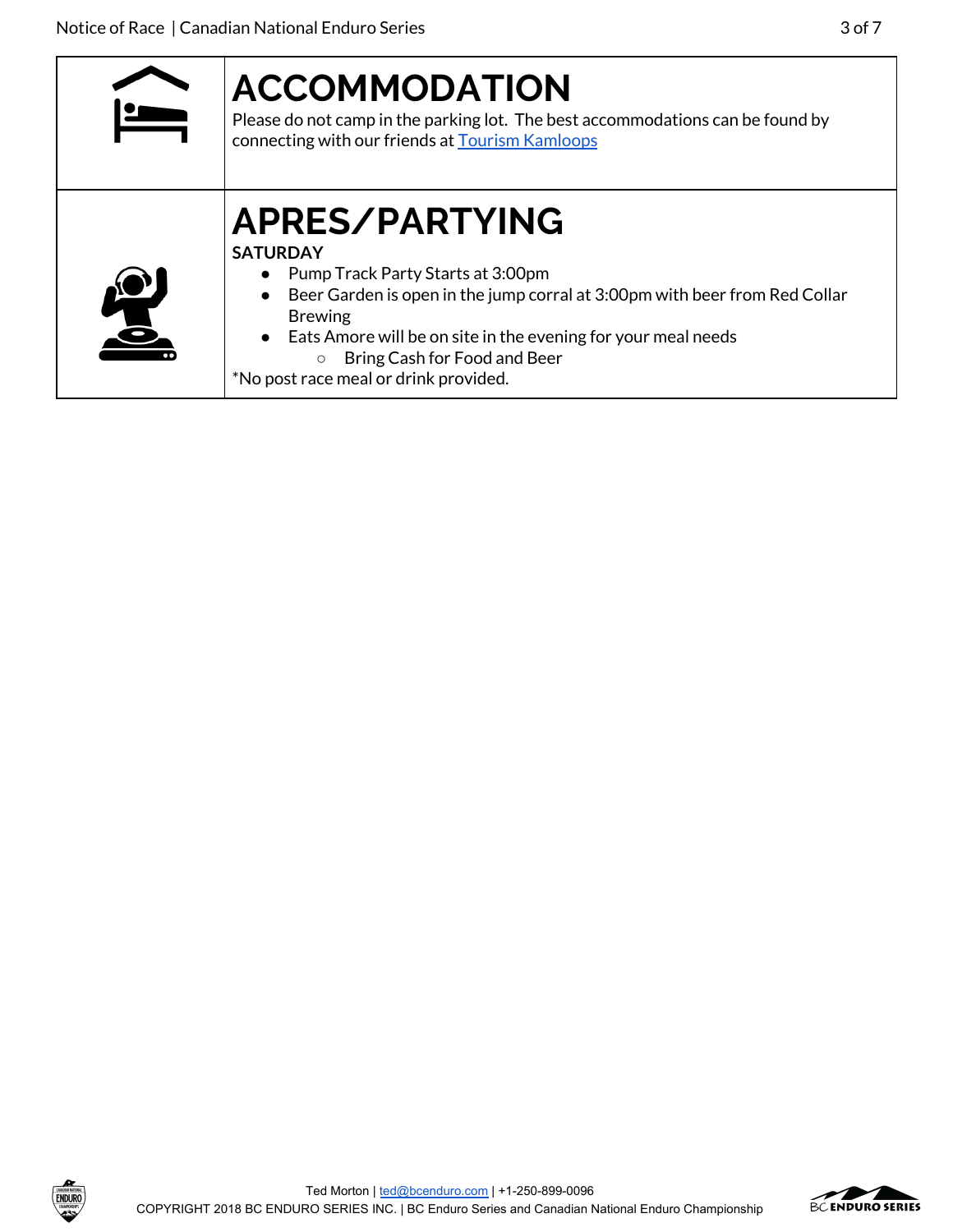| <b>ENDURO</b> |                                                                                                                                                                                                                                                                                                                                             |
|---------------|---------------------------------------------------------------------------------------------------------------------------------------------------------------------------------------------------------------------------------------------------------------------------------------------------------------------------------------------|
|               | <b>TRAINING // COURSE INSPECTION</b><br>There is no official training/pre-riding<br>Watch for hikers/downhillers and others<br>Do not ride on DH course during Practice                                                                                                                                                                     |
|               | <b>PROTECTIVE EQUIPMENT</b><br>Helmets are mandatory for all riders - Full face are strongly encouraged.<br>Helmets must be worn at all times.<br>Knee pads are strongly recommended. So are gloves, elbow pads, eye protection<br>and back braces.<br>Helmets must be purchased within the last three years                                |
|               | <b>SHUTTLES</b><br>*Shuttling is permitted for practice/training only<br>There are no pre-arranged shuttles from the event organizers for the Enduro.<br>Shuttles are not permitted in the race.                                                                                                                                            |
|               | <b>COURSE INFORMATION</b><br>Course Releases happen on Friday on the River Beaver FB Page and Canadian Enduro<br>FB Page<br><b>COURSE WILL BE COMING SOON</b><br>Courses are released here.<br>You can also find them on our Trailforks Account.<br>Download the trailforks App - there are NO printed maps<br>View last years course here. |
|               | <b>ENDURO SCHEDULE</b><br>Departure Time is the time DEPARTING from staging/registration, not your stage start<br>Time                                                                                                                                                                                                                      |



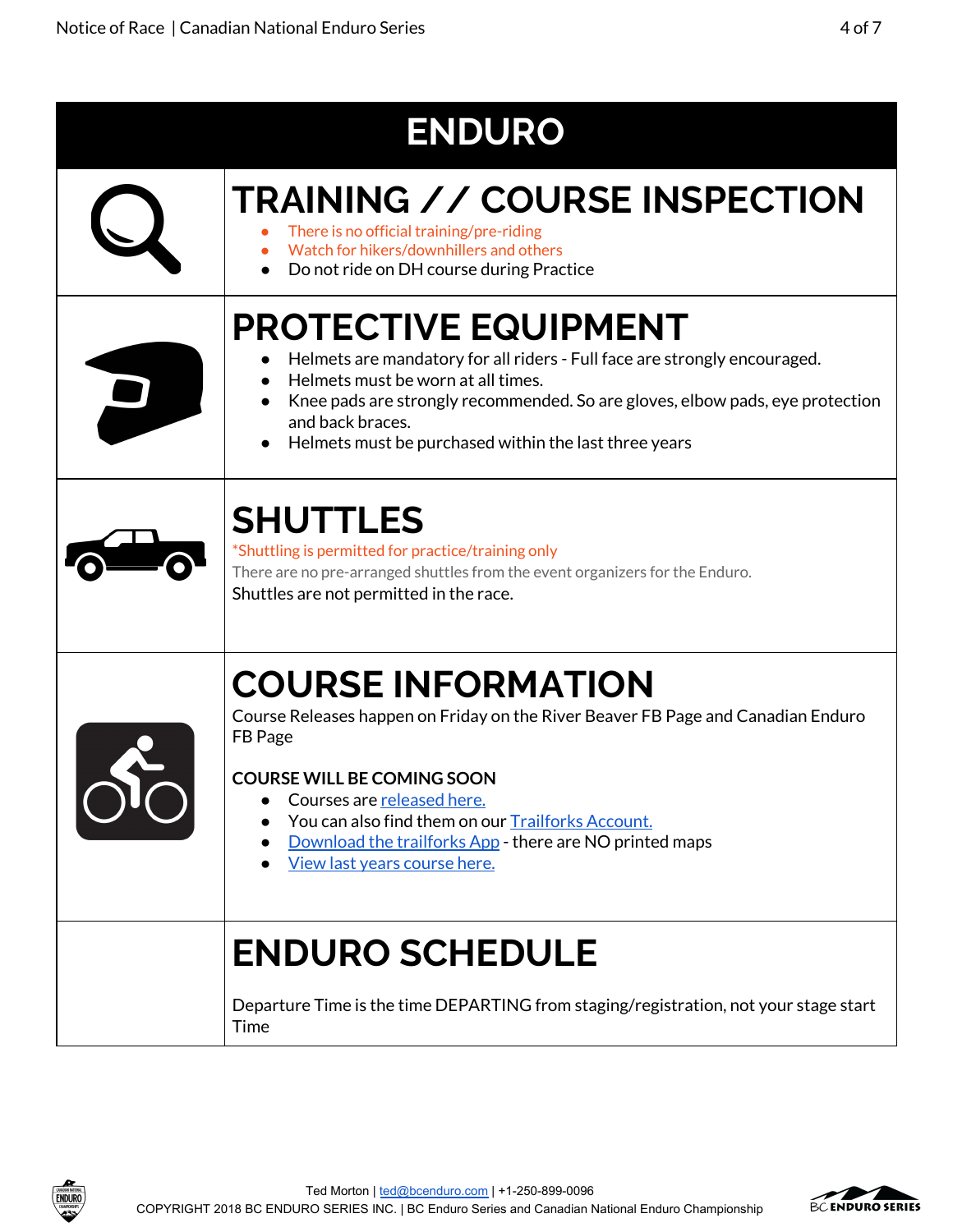| <b>DUAL SLALOM</b> |                                                                                                                                                                                                                                                                                                                |  |
|--------------------|----------------------------------------------------------------------------------------------------------------------------------------------------------------------------------------------------------------------------------------------------------------------------------------------------------------|--|
|                    | <b>TRAINING // COURSE INSPECTION</b><br>• The course will be open for practice on Saturday until 2:30pm.                                                                                                                                                                                                       |  |
|                    | <b>PROTECTIVE EQUIPMENT</b><br>Helmets are mandatory for all riders - Full face are strongly encouraged.<br>Helmets must be worn at all times.<br>Knee pads are strongly recommended. So are gloves, elbow pads, eye protection<br>and back braces.<br>• Helmets must be purchased within the last three years |  |

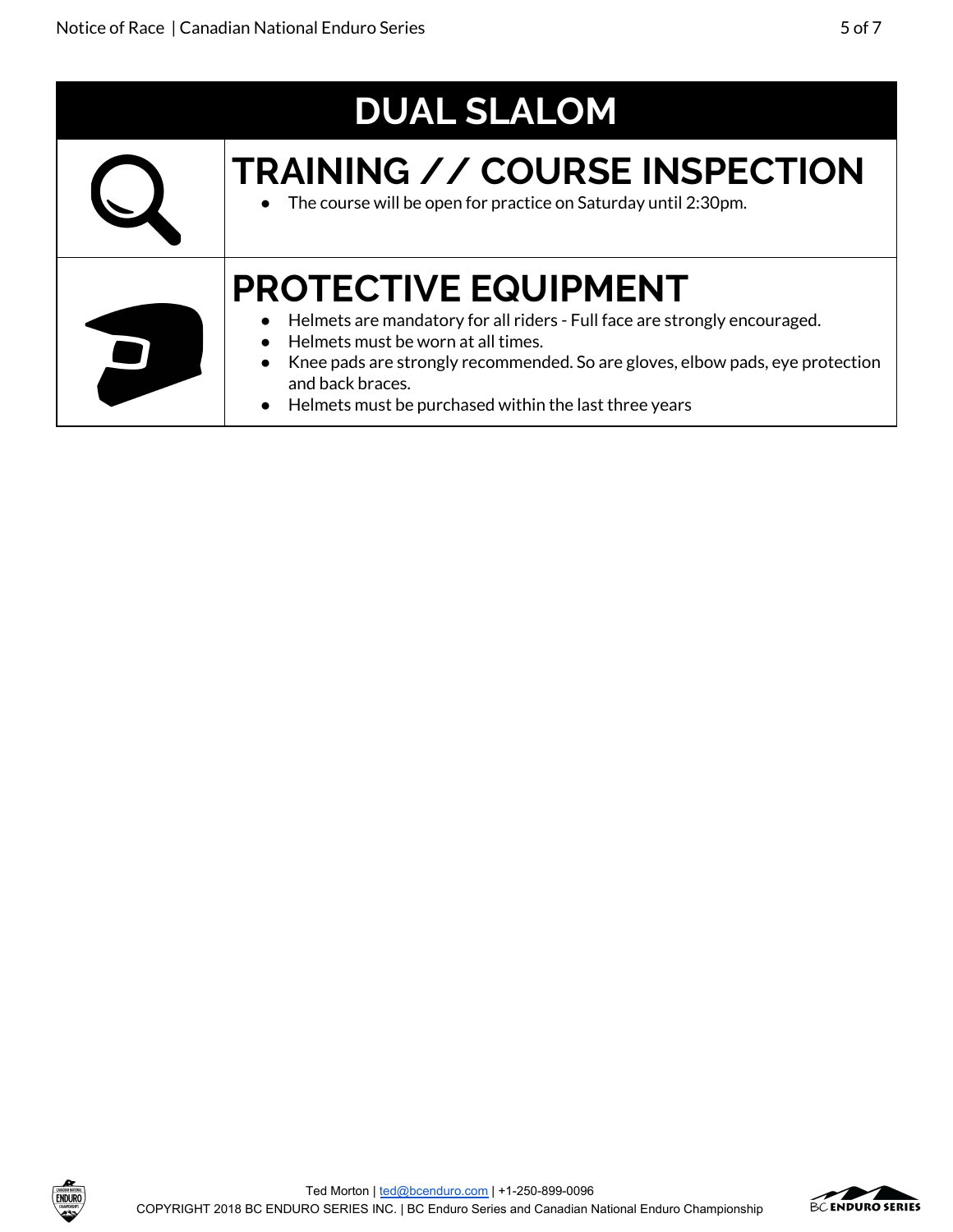| <b>DOWNHILL RACE</b>                                                                                                                                                                                                                                                              |
|-----------------------------------------------------------------------------------------------------------------------------------------------------------------------------------------------------------------------------------------------------------------------------------|
| <b>TRAINING // COURSE INSPECTION</b><br>To be confirmed by Cheryle Beattie - Course will be announced on site!<br>Shuttles will be available for practice.                                                                                                                        |
| <b>PROTECTIVE EQUIPMENT</b><br>FULL FACE HELMETS are mandatory for all riders<br>Helmets must be worn at all times.<br>Knee pads are strongly recommended. So are gloves, elbow pads, eye protection<br>and back braces.<br>Helmets must be purchased within the last three years |
| <b>SHUTTLES</b><br>Free shuttles will be provided!                                                                                                                                                                                                                                |
| <b>COURSE INFORMATION</b>                                                                                                                                                                                                                                                         |
| See Cheryl Beattie at the tents - the DH Course will be announced on site!                                                                                                                                                                                                        |